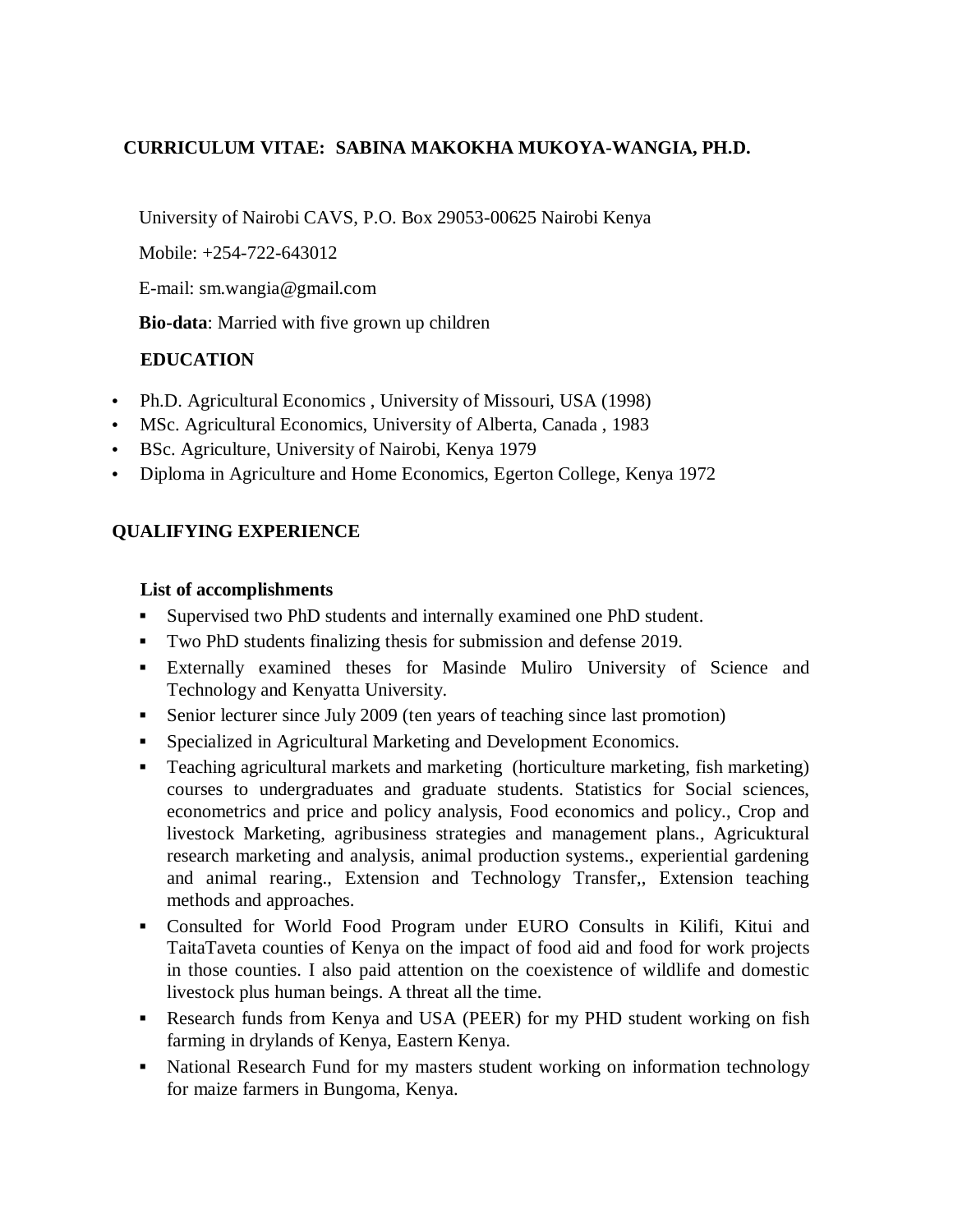- National research fund for ,my bPHD student working on control methods for Tsetsefly in Lamu, Kenya Coast.
- Shortlisted for multidisciplinary research addressing adoption of maize varieties tolerant to drought, lethal necrosis disease and fall army worms in Kenya. Am the team leader.
- Consulted for IDRC (Canada) in fruit processing and marketing in Western Kenya
- Worked as a social scientist under Kenya Agricultural Livestock Research Organization (KALRO} for 20 years.
- **'** Teaching practice assessor for agricultural education graduate teachers in high schools.

**.** Coordinator of Open and Distance E learning (ODEL) in the Departments of Agricultural Economics and Pant Science and Crop Protection.

### **WORK EXPERIENCE**

#### **1) University of Nairobi 2005- to date**

Currently Senior Lecturer University of Nairobi since 2009 specializing in agricultural extension and adoption processes. Teaching development economics, food economics and policy, economics of food safety and quality, agribusiness management plans and strategies, and agricultural marketing to undergraduate and graduate students as well as supervise research on adoption and impact assessment. Currently I am the Coordinator of the Agricultural Information, Communication and Management Program at the Department of Agricultural Economics.

In my present position I have written a grant seeking proposal on research on Adoption and Economic Benefits of Maize varieties Tolerant to Drought and Maize Lethal Necrosis Disease by Farmers for Enhanced Food Security in Uganda, Ethiopia and Kenya in collaboration with Kenya Agricultural and Livestock Research Organization (KALRO), CIMMYT and CABI. The area covered was Kiifi County, Bomet and Uasin Gishu.

I have also supervised research on determinants of beef cattle marketing in Ethiopia 2013. This Masters' work was published in a book.

My PhD work was on production , consumption and food security in Kakamesa region, Kenya. This work was sponsored by USAID and Roxckfeler Foundation.

My Masters thesis was on the analysis of adoption of improved dairy cattle in Western Kenya. This study and research was funded by The Ford Foundation. And Commonwealth scholarship.

There is work with my PHD student on methods of control of Tsetse fly among calttle farmers in Lamu Island. This work is evaluating farmers' choice of appropriate control method and also comparing the livestock units among households applying different tsetse fly and trypanosomiasis control methods effectiveness. This work has been funded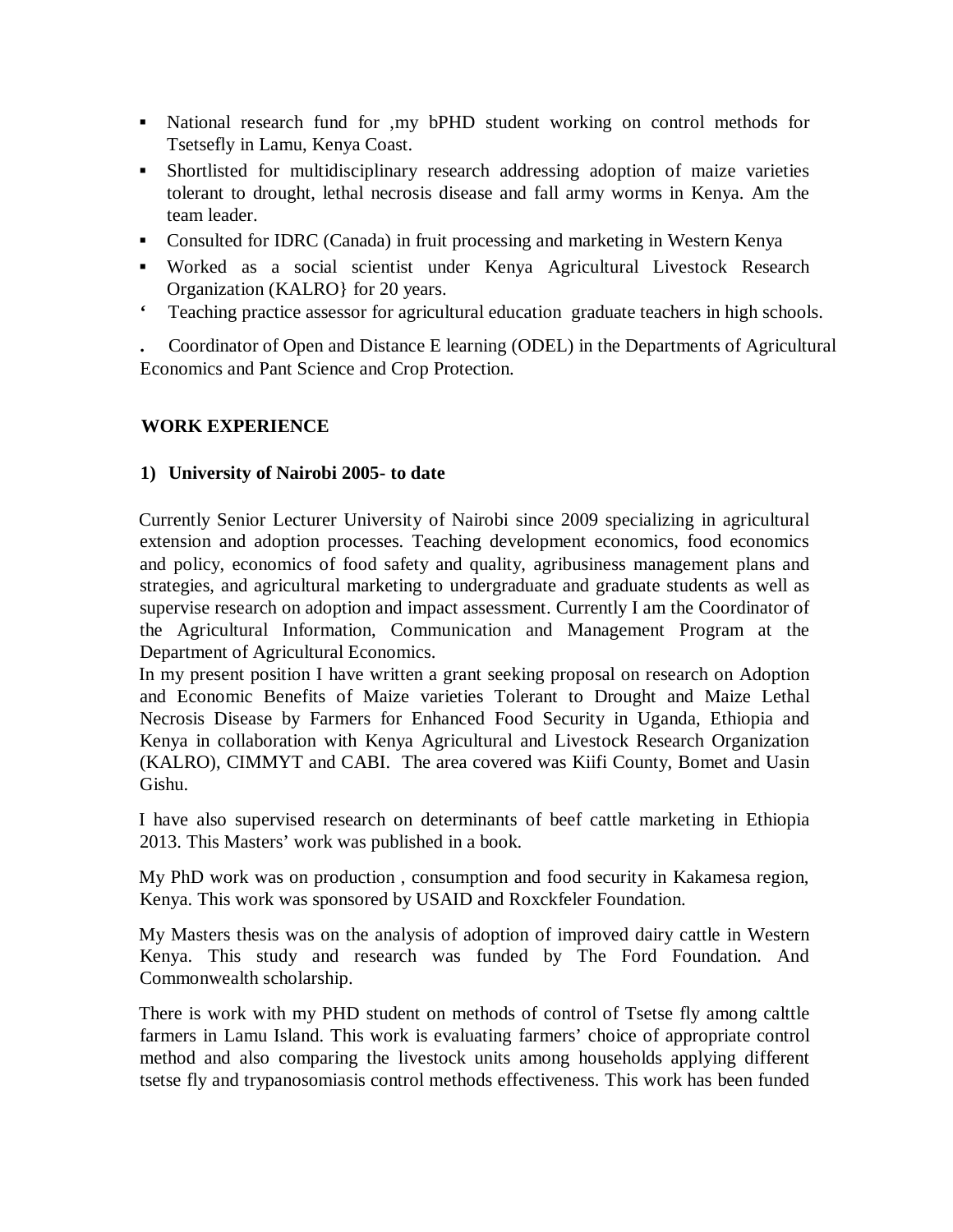by National Research Fund of Kenya Government. The amount of the grant is 2 million Kenya shillings.

My other Masters student, Wanjala amos Wawire wrote a thesis on effect of mobile phones on agricultural production in Bungoma. Kenya was funded by National Research Fund, KES 400,000.

### **2) Egerton University 2000-2005**

Lecturer Agricultural Economics teaching development economics, food economics and policy, and agricultural marketing, econometrics to undergraduates as well as supervise graduate research on adoption and impact assessment. I supervised and graduated 8 Masters and 1 Ph.D. students. The theses focused on agricultural technology adoption and impact. I was the departmental link-person with CGIAR Centers, IDRC, UNEP and national research institute in Kenya.

## **3) Kenya Agricultural Research Institute (KARI) 1985-2000 (Now KALRO)**

Agricultural Socio-Economist Research Officer responsible for M&E adoption and impact of agricultural technologies generated by KARI. During this period I conducted research for my Ph.D. thesis on "Maize Production and Consumption for Food Security in Kenya". The study focused on adoption process and yield responses.

#### **4) Ministry of Agriculture**

Agricultural Extension Officer 1973-1980: Provided advisory services on the best production practices of agricultural enterprises in Kenya. I also conducted adoption studies on maize in collaboration with KARI in western Kenya. The main achievement was the progress in the productivity of crops and livestock.

### **SUPERVISION AND RESEARCH EXPERIENCE**

### **A. Completed PhD theses**

1. A completed PhD thesis: by Lagat, J.K. **"Determinants of Pollution in Tomato . Production in Nakuru District".** .Egerton University, PhD thesis, 2006.

2. A completed PhD thesis: Wesonga P. Shikoli. 2017. "**An analysis of fish value chain under Economic Stimulus Program in Kibwezi, Makueni County, Kenya."**

3. Internal examiner of PhD thesis by Chemuliti Judith Kusimba (2015). " An assessment of the feasibility of carbon trading afforestation contracts in Transmara sub-county, Kenya".

#### **B Completed Masters theses**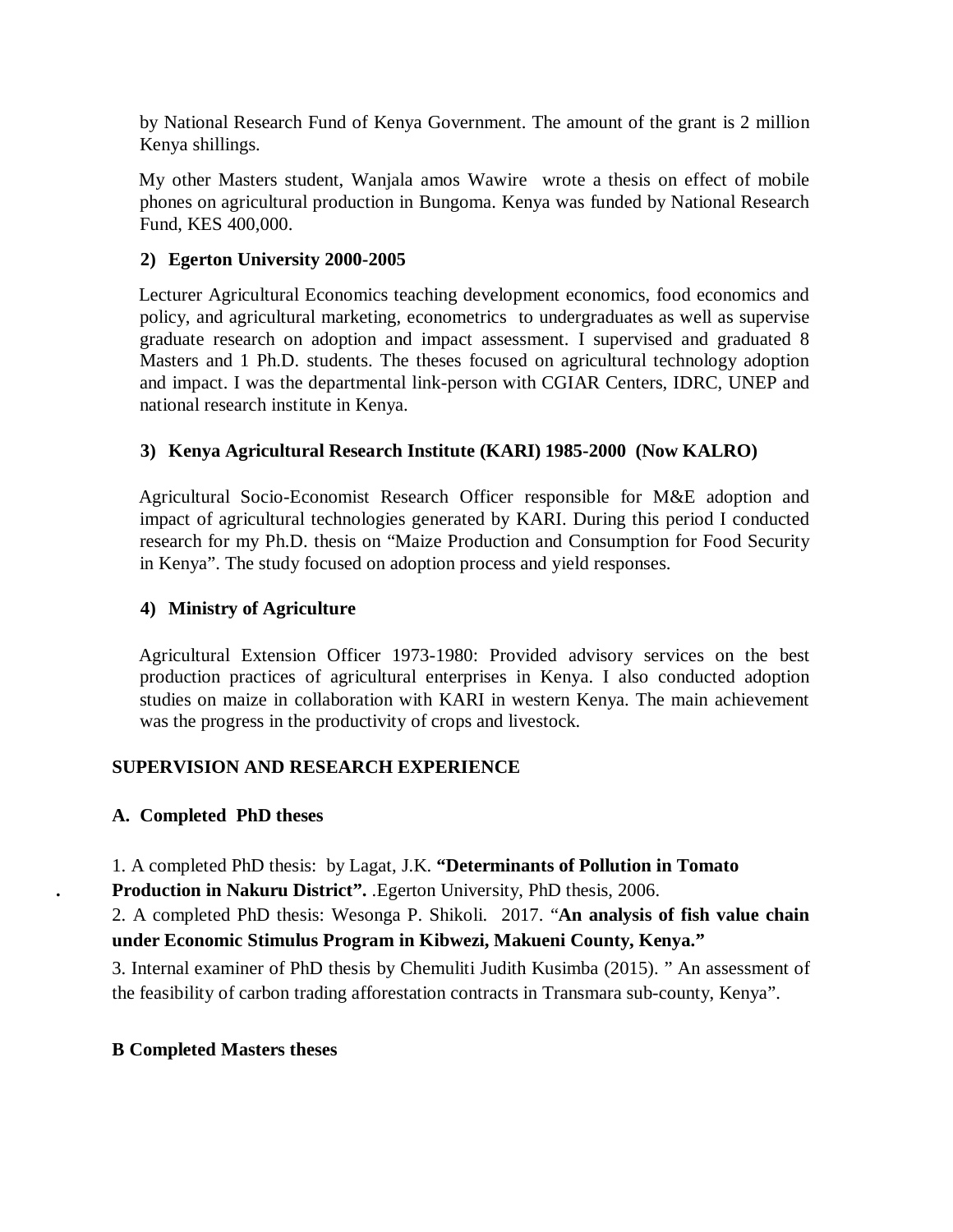1.Headmond PhaneAuma.2017; Assessment of the role of community radio in accessing market information among small holders maize farmers, the case of Suba sub-c( graduated December 2017).

2. Kamau Titus Njoroge, 2016, An Economic Analysis of f influencing participation in pyrethrum group marketing channels among farmers in Nyandarua County, Kenya. M.Sc. Thesis, University of Nairobi, Kenya. Unpublished thesis.

3. Njoroge Gitonga and **Wangia Mukoya,** 2016, an evaluation of the influence of information sources on adoption of agroforestry practices in Kajiado Central Sub-County, Kenya. Universal Journal of Agricultural Research 4(3) 71-77

4. Patrick Ndwiga Njeru, 2016, An Analysis of the public-private partnership in the provision of agricultural extension services: The case of greenhouse tomato group farming in Samburu County, Kenya. M.Sc. Thesis, University of Nairobi Kenya . Fundee by Ministry of agriculture, Marginal lands Section. This work was funded by Ministry of Agriculture ,Kenya.

6., Gashumba Thadeo 2016. Factors influencing participation of smallholder Dairy Farmers in milk marketing in Gicumbi District, Rwanda. M.Sc. Thesis, University of Nairobi, Kenya.

Funded by African Economic Research Consortium.

7. Phane Auma Edmund. 2016. Assessment of the role of community radio in accessing market information by maize famers in Suba, Sub-County ". M.Sc. Thesis, University of Nairobi, Kenya.

8. Erick: M.Sc. thesis. Cattle Marketing Choices by farmers in Rwanda, 2012 9Mburu: Informal Markets of Dairy milk in Koibatek District. 2011.

10. Okati: MSc .thesis. Impact of Climate and Seasonal Variability on Human and Livestock Livelihoods in Kajiado. 2011. Funded by Department of Livestock Development and Marketing, Government of Kenya.

11. Muange: MSc. Thesis. Effects of farm income risk on smallholder production decisions in the highlands of Machakos District, Kenya; the case of Kauti Irrigation Schenme.

12 Echoka: MSc, thesis, Analysis of Determinants of Agricultural Credit Performance in Kenya: The case of Agricultural finance Corporation, Uasin Gishu. 2010. Funded by Agricultural Finance Corporation of Kenya.

13. Lucy Muthoni: MSc. Thesis. An Economic of Analysis Cereal Banks in Bungoma and Butere Mumias Districts of Western Kenya. 2009.Funded by Kenya Agricultural Research Institute.

14. Sabina Mukoya Wangia 1998: Factors affecting production, consumption and food security in Kakamega, Kenya. Ph.D. Thesis, University of Missouri, USA (published).. Funded by USAID and Rock Feller Foundation,

15. Sabina Mukoya Wangia 1982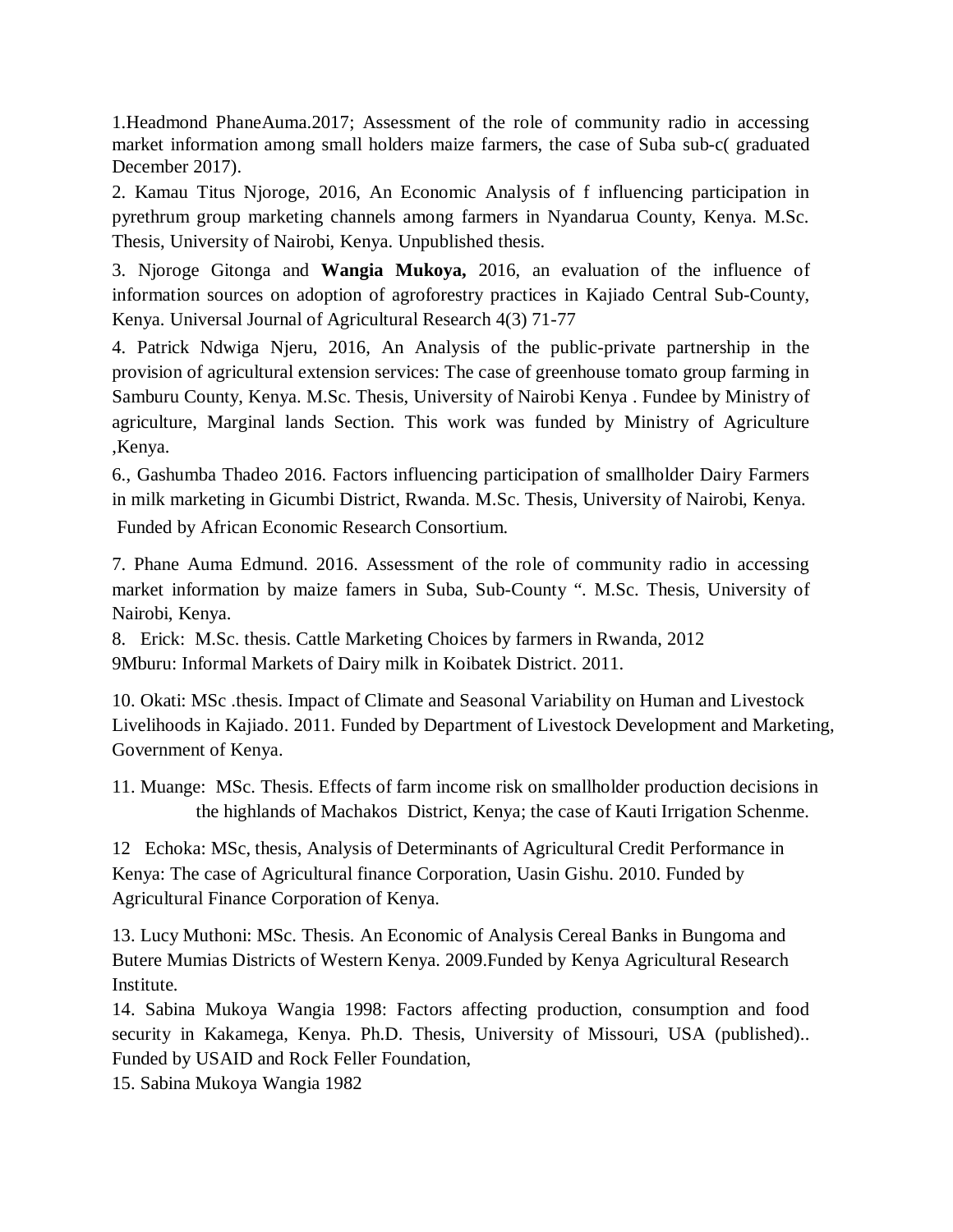: Adoption of improved dairy cattle in western Kenya, M.Sc. Thesis, University of Alberta Canada. Funded by The Ford Foundation and Commonwealth Scholarship.

16. Wawire Amos Wanjala "awareness and use of Kenya Agricultural Commodity Exchange Services (KACE) information services by small holder farmers of Bungoma County, Kenya Msc Thesis University of Nairobi , Nov. 2013.

### **B. Ongoing Supervision and Research**

### **PhD Students**

- 1. Mwaura Mary Njoki." Influence of technology transfer methods and extension facilitators on the sustainability of the urban and peri- urban Agriculture in Nairobi City County" (Due for submission to Graduate School).
- 2. Onyango Seth Ooko. "Impact of Tsetse and Trypanosomiasis control on household income in Faza/ Pate Island of Lamu County" (Data analysis and zero draft writing) .
- 3. Mugo Harun. "Determination of factors influencing open access communication of Agricultural research output and innovations in Kenya". Proposal is awaiting submission to Faculty Board of Postgraduate Studies)

## **Masters Students**

- **1.** WafulaLameck . Cost benefit and socio-economic analysis of conservation agriculture among smallholder maize farmers in Kakamega and Bungoma
- **2.** counties, Kenya
- **3.** Mueni CAthrine peter. Market efficiency of bananas in Kiambu, Kenya.
- **4.** Bridgit Umubyeyi, "An evaluation of the effects of media organizations in transforming small holder farmers' agricultural practices through Kilimo Media International (KMI) on Mang'elete radio.
- **5.** Alice Nabwile." Gender and access to ICT based agricultural services, a case of Bungoma county"

## **PUBLICATIONS**

1. Onyango S. O. Mukoya-Wangia, S.M;, Kinama J.M, and Olet P.A. Factors affecting farmers' Tsetse and Trypanosomiasis control mwthods in Lamu County, Kenya. Inernational Journal of Agricultural and Environmental Sciences:Vol4 No.2. pp21-29.April 2019.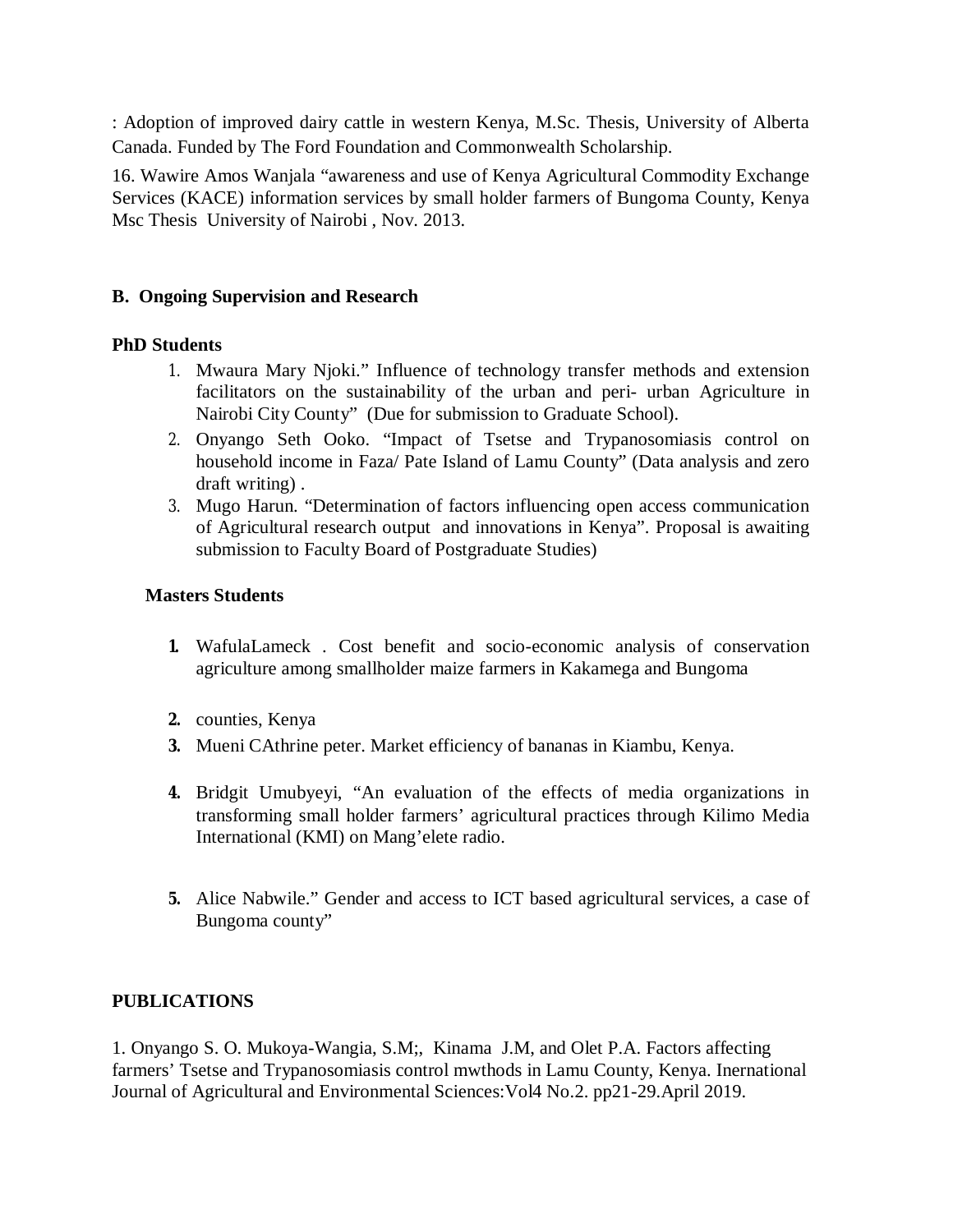2.Wycliffe Ongachi,Richard Onwonga, Hillary Nyakanganga, Sabina Wangia,Evans Chimoita. . (2018). Farmers knowledge, attitude, and perception of video-mediated learning vis-a-vis Farmers Field School on Striga weed management in Western Kenya. International Journal of Education and Development Uusing Information and Communication Technology(IJEDICT), Vol. 14, Issue 2, pp 195-210.

**3.Headmond P, Mukoya-Wangia , S. and Magomere,** T .Effectiveness of community radio in disseminating market information among small holder maize farmers: Experience from Suba Sub-County, Kenya"Intrnational Journal of Innovative Research.. Vol. 6 issue 3. ISSN 2278-0211 (Online). March 2017.

4.Maina, J.G. Wesonga, P. S; **Mukoya-Wangia, S**.; Njoka, J.T. (2017). Status of Fish Farming in Makueni County, Kenya. Universal Journal of Agricultural Resources: 5: 61-68. Doi: 10:13189/uiar:2017.05011.

5.Njeru P. N, **Mukoya-Wangia, S.M** .Cheminingwa G. N. and Munei K.. (2017). Assessing the role of Public Private Partnership in the provision of agricultural extension services: The case of greenhouse tomato farming in Samburu County, Kenya.International Journal Agronomyand Agricultural Research . ISSN:

2223-&054 (print) and 2225-3010 if online.http://www.inn.Sopub.net Vol 11, No.1 pp114- 122, 2017.

6.Wesonga, P. S; .**Mukoya-Wangia,** S. Maina, J. G. Njoka J. T. (2016). Profitability of Economic Stimulus Program (ESP) fish farming adopters in Makueni County, Kenya: International Journal of Fisheries and Agricultural Research, Vol. 2 No. 3 pp1—12 December, 2016.

7.Wesonga, P. S; .**Mukoya-Wangia,** S. Maina, J. G. Njoka J. T. (2017). Enabling environment for fish farming as an alternatve livelihood in Makueni, Kenya: International Journal of Fisheries and Agricultural Research, Vol. 5 No. 2 pp679—683 April, 2016.

8 Gitonga Steve.; **Wangia, S. M. Mukoya** (2016)." An evaluation of the influence of information sources on adoption of agroforestry practices in Kajiado Central Sub-County, Kenya". Universal Journal of Agricultural Research 4(3) 71-77, 2016. http://www.hrpub.org

9. Amos W. Wawire, Sabina M. Wangia and Julius J. Okello.(2015). Determinants of use of Kenya agricultural Commodity Exchange Information anand Communication Technologies . The case of smallholder farmers in Bungoma County, Kenya. Journal of Agricultural Sciences Vol. 9 No 3 (201 P128-137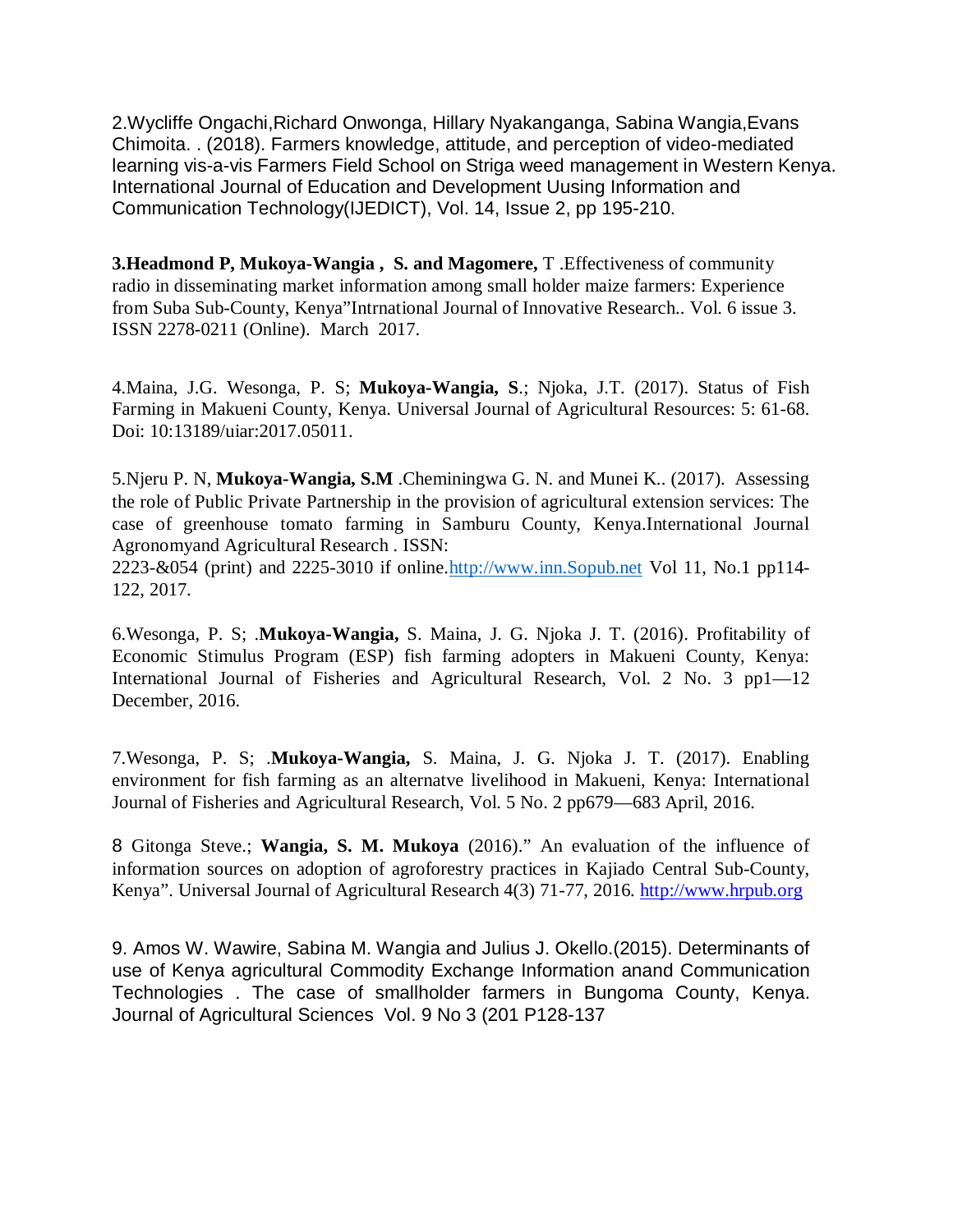10.Nyambok, Lydiah and **Mukoya-Wangia 2015. "**Determinants of access and use of ICT based sources of Market information amongst finger millet farmers in Teso South, Kenya. International Journal of Science: Basic and Applied Research (IJSBAR).

11. Maina, J.G, P G Mbuthia, J Ngugi, B Omolo, P Orina, **S M Wangia,** E G Karuri, T Maitho and G O Owiti 2014. "Influence of Social-economic factors, gender and the Fish Farming Enterprise and Productivity Project on fish farming practices in Kenya." Livestock research for rural Development 26(2) 2014.

12.Amondo, E. Kironchi, G, and **Wangia S**. 2 013. "Willingness to Pay for Improved Water Supply due to Spring Protection in Emuhaya District, Kenya." International Journal of Education and research Vol.1. Issue no. 7 Pp193-206.

13. Million Sileshi , Nyikal ,R.A and **Wangia S.M**. 2012. Factors affecting loan repayment performance of smallholder farmers in Eastern Haraghe, Ethiopia , January, 2012, MSc thesis University of Nairobi. Journal of Developing Country Studies. Vol 2.Issue 11, pp 2015-213.

.14 Musalia L.M., **Wangia, S.M,** Shibairo R S. and Vugutsa, V., 2010 Effects of policy change on the dairy production support services within the smallholder dairy farmers in Butere/Mumias and Kakamega Districts of Western Kenya. AJAR (2010) Vol. 5(8)),, pp661-667.

15. Musalia L.M., **Wangia, S.M,** Shibairo R S. and Vugutsa, V. 2010 Effects of policy change on the dairy production support services within the smallholder dairy farmers in Butere/Mumias and Kakamega Districts of Western Kenya. AJAR (2010) Vol. 5(8)), pp661- 667.

**16 S. Mukoya-Wangia**, (2006) "An Analysis of Household Food Security Status in Western Kenya." *Egerton Journal* Vol. VI, Number 2 & 3, p141-158.

17 . G. Owour, **S. Mukoya-Wangia,** S.O. Onyuma, P.M. Mshenga and Paul Gamba.2006. Self-Help Groups as a Social Capital for Agricultural Productivity: The Case of Smallholder Maize Farmers in Siaya, Kenya. *Egerton Journal* Vol. VI, Number 2 & 3, p 159-176.

18. Ithinji, G.K., Wasike, W.S.K., Mumera, L.M., and **Wangia, S.** 2002."Modeling Selection of Agro-Technolobgies: The Case of Legume-Cereal Crop Sequencing in Njoro Division of Nakuru district, Kenya.*, International Journal of Agriculture and Rural Development.* Vol. 3 (2002) p1

#### T**echnical Papers and Conference Proceedings**

1.S.Onyango, S. Mukoya-Wangia,J. Kinama and P. Olet.Impact of tsetse and trypanosomiasis control on poverty: A case of Pate Island ofLamu County, Kenya.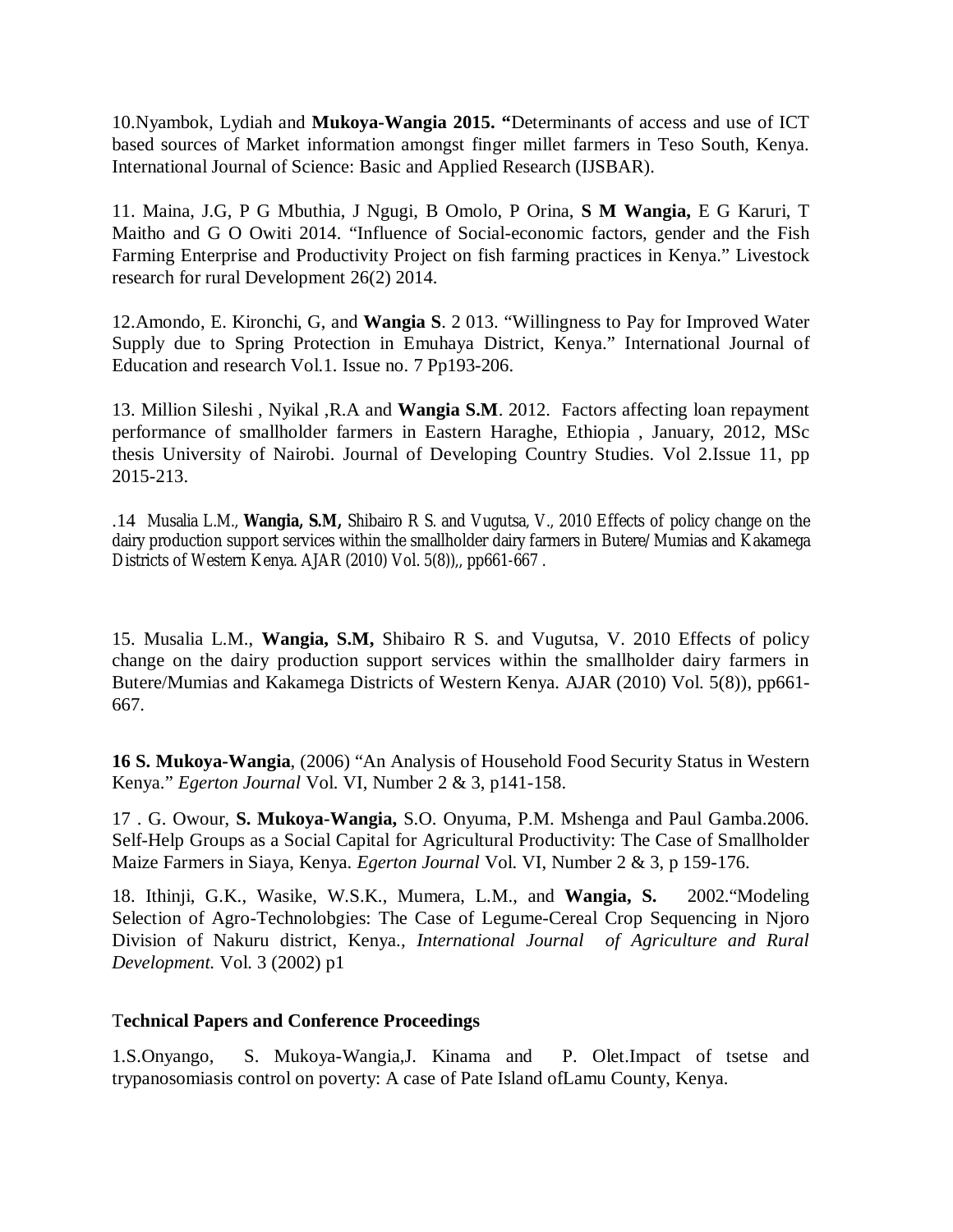2.Proceedings of the Animal Production Society of Kenya 2018 Scientific Symposium held on 4th to 6th April 2018 at Sportsman Arms Hotel, Nanyuki

3.Mukoya-Wangia, S.M., Maina, J.G., Wesonga, P.S., and Njoka, J.T. (2018).Factors influencing adoption of fish farming post economic stimulus programme in KibweMakueni county,Kenya.International conference at Umma University-Kajiado, Kenya from 21st-23rd November 2018. Blue Economy.

4Wesonga, P. S., Maina, J. G.and Mukoya-Wangia S.M,Fish farming as an alternative livelihood in Makueni County. Kenya (2017) Animal Production Society of Kenya (APSK) Scientific Symposium April 5-7, 2017 at Stardust Hotel, Eldoret, Kenya

5..Wesonga P.W, Wangia S.M, Njoka J.T, and Maina J.G. (2016). Profitability of Economic Stimulus Program (ESP) Fish Farming Adopters in Kibwezi, Makueni County, Kenya. In proceedings of the Animal Production Society of Kenya annual symposium Kenya's Animal Agriculture Macro-trends and Future Prospects Kisumu, Kenya. 27-29 October 2016 6

12.Maina J, Mbuthis ,P.G, **Wangia**, **S.M**, J.N Ngugi, Karuri, EG.Owiti, G.O. Omolo, B and Orina. P.Effects of management practices and economic stimulus program on fish production in Mwea Division of Kirinyaga County. Paper presented at the 8<sup>th</sup> Biennualscientific Conference and the 46thKenya Veterinary association Annual Scientific conference, 25<sup>th</sup> to 27<sup>th</sup> April 2012, Safari Park HoteL. Nairobi.

. **Mukoya-Wangia, S**. And Anderson V N. 2011. "Blending eLearning, an experience of University of Nairobi students." Proceedings of Biannual Agro Conference, Kabete, Kenya.

7 Maina J, Mbuthia, P.G, **Wangia, S.M**, J.N Ngugi, Karuri, E.G.Owiti, G.O. Omolo, B and Orina.P. Effects of management practices and economic stimulus program on fish production in Mwea Division of Kirinyaga County. Paper presented at the 8thBiennualscientific Conference and the 46thKenya Veterinary association Annual Scientific conference, 25th to 27th April 2012, Safari Park HoteL. Nairobi.

8 Okati, J. **Wangia, S.M**.et al. Impact of Climate and Seasonal Variability on Human and Livestock Livelihoods in Kajiado. A paper presented at the  $7<sup>th</sup>Biennual$  Scientific Conference. Nairobi, April 2011.

9Wesonga, P. S.; **Mukoya-Wangia, S.** Maina, J. G. ,, Njoka, J. T Profitability of Economic Stimulus Program (ESP) fish farming in Kibwezi, Makueni County. Kenya (2016) Animal Production Society of Kenya (APSK) Scientific Symposium April 27-29, 2016 at Kisumu Hotel, Kisumu. Kenya

10.G. Owour, **Mukoya-Wangia** and Hugo Degorete, 2001: Impact of Self-Help Groups Credit on Input Use in Maize Production *in Siaya District*.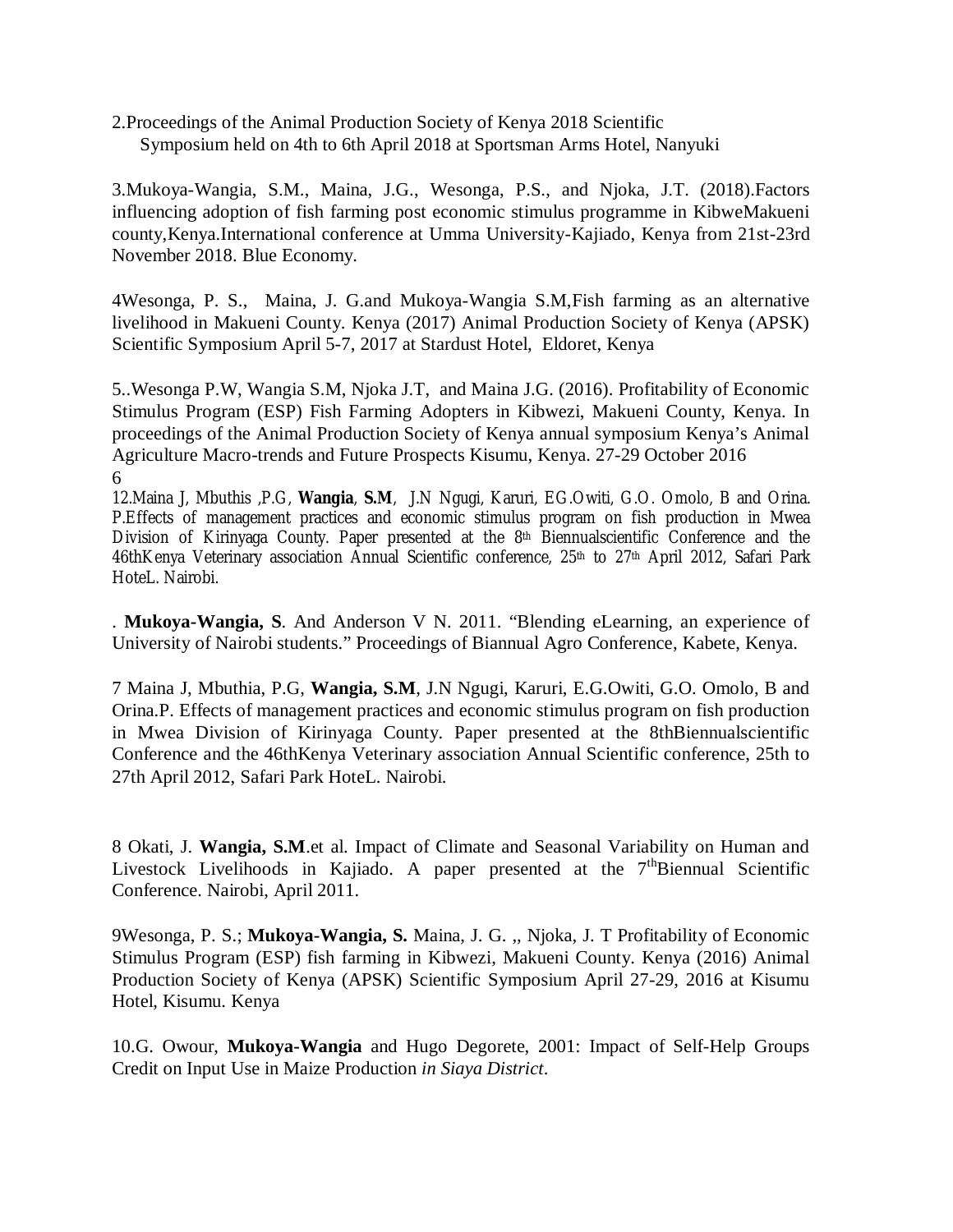11.G. Owour, **Mukoya-Wangia** and Hugo Degorete, 2002.Impact of financial self-help groups on input use in agricultural production. The case of smallholder maize farmers in Siaya District, Kenya. Paper presented at the  $7<sup>th</sup>$  Eastern and Southern Africa Regional Maize Conferenc and Sympossium on Low-Nitrogen and Drought Tolerance in Maize. Held at KARI Nairobi , Kenya between 11-15 February, 2002.

12.18 J.K. Lagat, Bernard Njehia, **S.M Wangia** and Ithinji Gicuru, 2007. Environmental hazards in African Agriculture: Factors influencing application OF AGROCHEMICALS IN Nakuru District, Kenya. Book chapter in Advances in Integrated Soil Fertility Management in Sub-saharan Africa: challenges and opportunities (pp795-804). Published by Springer.

13. S. Franzel., T. Nanok., **S. Wangia** and L. Dewolf. 2007. "Collaborative monitoring and evaluation assessing the uptake of improved fallows and biomass transfer in Western Kenya." Experimental Agriculture (2007) volume 44, pp.1-15.Cambridge University Press.

14 L.M. Musalia., **S.M.M. Wangia**., R.S. Shivairo.T. Okutu. And V. Vugutsa.2007. Dairy productin practices among smallholder dairy farmers in Butere/Mumias and Kakamega districts in Western Kenya. *Tropical Journal of Animal Health and Animal Production,* Volume 39. pp. 199-205

15.Caleb, Hugo Degoreti and **Mukoya-Wangia.** Maize Marketing in Kenya: Implementation and Impact of Liberalization 1989-1999.

#### **MEMBERSHIP**

Member and Chairperson of Faculty of Agriculture Mentorship Committee Member of Teaching Practice Committee CAVS and CEES Member of African Agricultural Economics Association Member of African Women in Agricultural Research and Development (AWARD) County Representative member on Board of Management of St. Mathias, Kholera High School. Matungu, Mumias. (Vice Chairperson) 2016 Oct to Oct-2018 to date Education Secretary for Nairobi Yearly Meeting of Friends Church in Kenya 2012-2015. Coopted member of Friends Church Education Commission 2017 todate. Christian Women Representative for Friends Church Women on All African Conference of Churches Member of Christian Women of Kenya 2018 to date.

Active and committed member and Women Ministry Leader of Friends Church, Ngong' Road.for 9 years . Associate member of the United Kenya Club : 2007 to date.